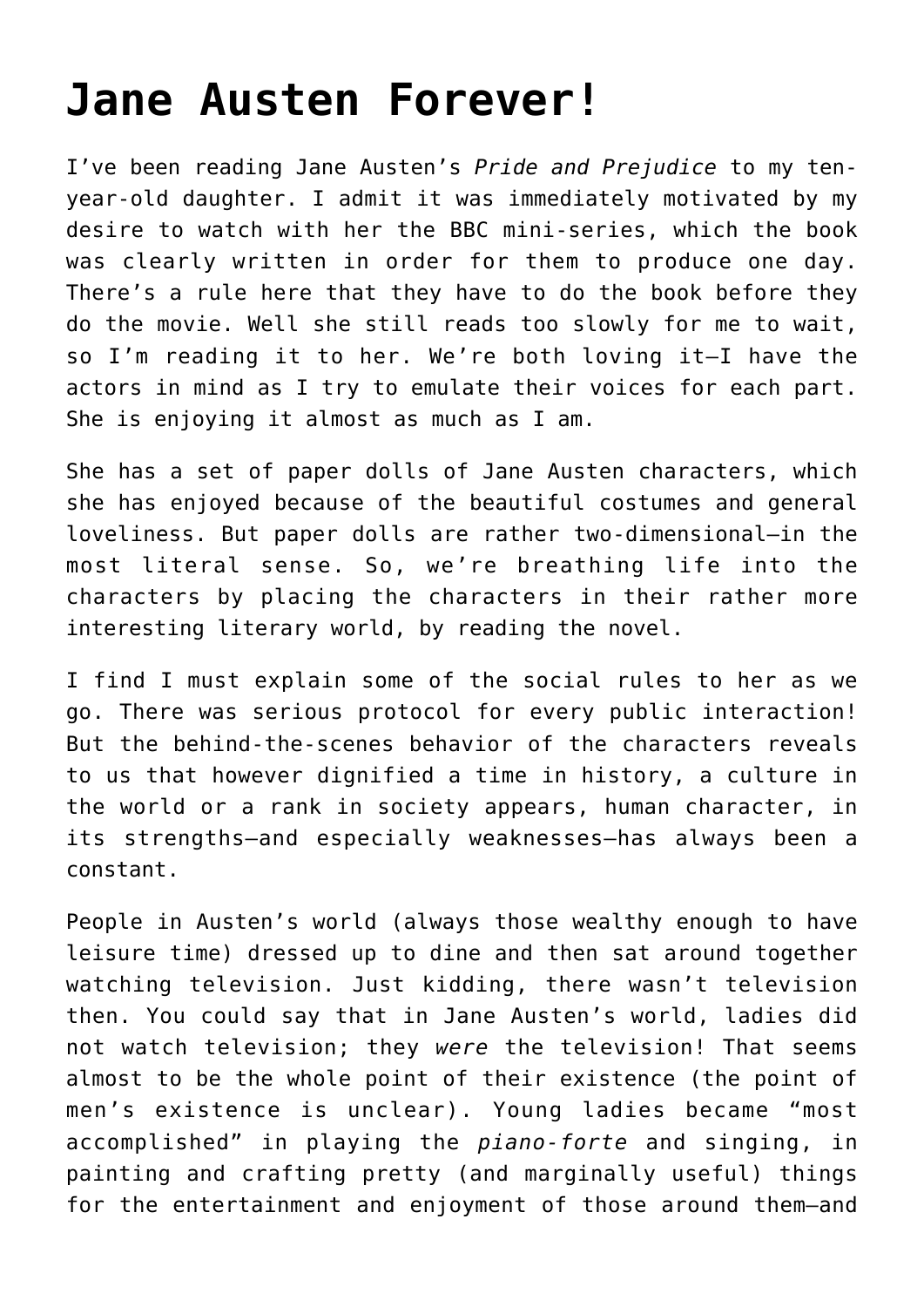often for their own vanity. I'm not making a judgment as to whether this is a good or a bad thing. I mean, in our world, we binge-watch T.V. shows on the internet; who are we to judge?

Austen's people also played cards, took a turn about the room to show their figures to greater advantage and, very occasionally it seems, read books for entertainment. I can only assume that there were men who knew how to perform musically, but mainly, we hear about the ladies. They played well or ill—and there was nothing you could do about it. You had to sit there and listen. In addition to the value in the musical entertainment itself for a social group, a lady's talent provided material for others to discuss her worth when she was not present.

Electricity and recorded music not having been invented either, ladies also provided the music for dances. And, since social media wasn't a thing yet, dances were essential for meeting, watching, and gossiping about one's neighbors, old and new. Just like us, they were not too dignified to pick apart their friends, acquaintances, and strangers at the smallest provocation. The internet simply allows us to judge people even more remotely.

And then there's that business we read about in many oldfashioned books of ladies having days when they went calling and days when they received visitors. They did their work in the morning (those low enough to have any work to do), and in the afternoon they changed into a nice dress and sat in the parlor waiting for other ladies to visit. This set me off thinking about what it would be like to live in such a wellregulated society. I'm sure I'm not the first person to apply my mind to how to work this system to my advantage.

Naturally, the first thing to do is to find out when everyone else is receiving and visiting. Then you make sure you will be *in* on the same days as the ladies you don't want to have to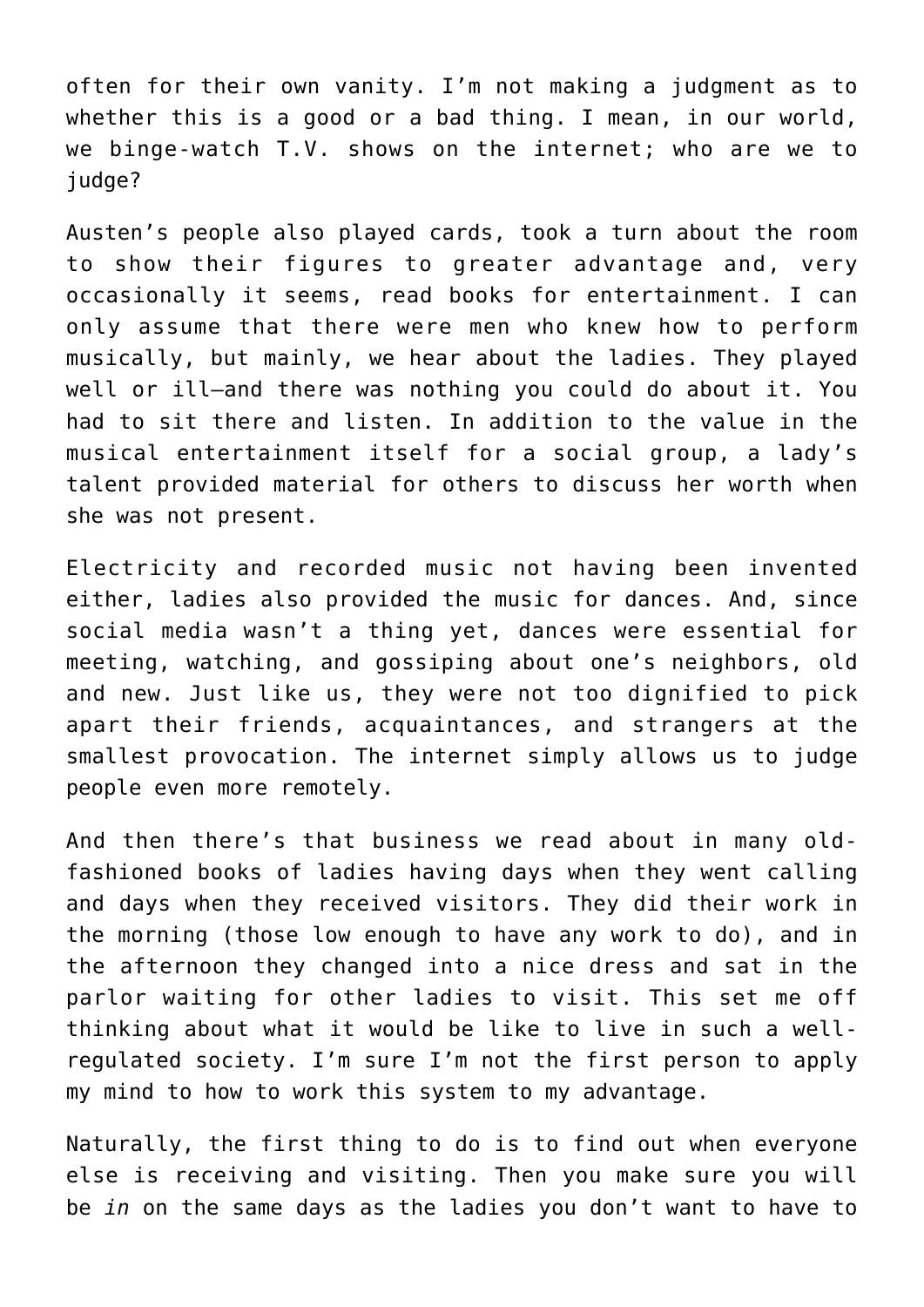visit with. However, that means you may run into them at someone else's house on your visiting days. But the chance is slimmer.

The next thing to do is to find out who serves the best snacks, of course. This is not just for your own culinary pleasure, though. The person serving the best goodies will have a purpose behind it. She is either showing off or trying to attract people (because everyone will know whose goodies are to be sought and whose to be avoided). If she is trying to attract people, it is either because no one would visit her otherwise (caution!), because she aims to collect the news on everyone for future use (again, caution!), or because she is really fun!

If she succeeds in attracting many people to her house on her receiving days, then, chances are, you will run into everyone else there. So, you should plan accordingly and try not to display any visible flaws, physical or behavioral—because people need something to talk about. If you are more inclined to a quiet gathering, you may prefer flavorless biscuits at the home of a quieter lady. She will probably appreciate the company more than the other—unless she deliberately scheduled her receiving day at that time in order to deter visitors.

If you are one of those who longs for simpler days of highly regulated social behavior, when roles and intentions were much more clearly communicated than they are today, I advise you to pick up a Jane Austen novel. You will discover that behind the long gowns and country dances, people in Austen's era struggled with the same weaknesses we struggle with today. In fact, people have always been pretty much the same. Ages and societies are not good or bad, virtuous or evil. The battleground is in the heart of each individual born. It is a never-ending battle throughout each and every life and is true for every person from Adam to the last man standing.

*Aleksandr Solzhenitsyn said it like this in The*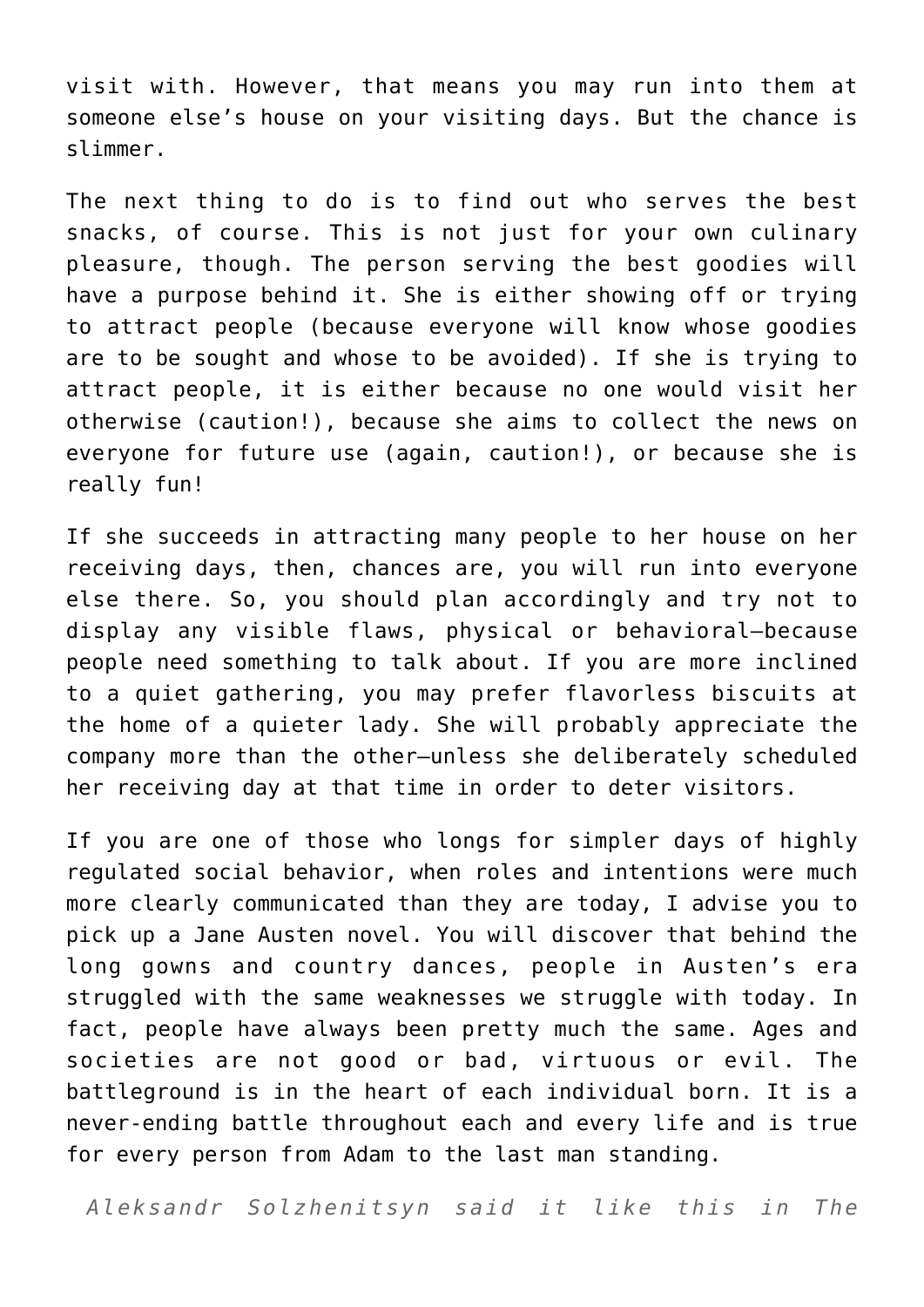*Gulag Archipelago:If only it were all so simple! If only there were evil people somewhere insidiously committing evil deeds, and it were necessary only to separate them from the rest of us and destroy them. But the line dividing good and evil cuts through the heart of every human being. And who is willing to destroy a piece of his own heart.*

I often cringe when I hear someone explain that those people of a time long ago didn't understand this or that like we do today—as if they simply didn't think. Or when tales of times past cast the heroes and villains as all and only good or evil. Or those living in a place more burdened with poverty or war, who perhaps lack every technological advantage we expect in our society, do not suffer just as acutely as I would at the death of their child or the bombing of their city. That just because they haven't electricity, they may not feel the fear or jealousy or joy that every human person has experienced from the beginning of humanity.

Just one of the many benefits of reading great literature (especially that *written* long ago and not just set in the past) is that in it we see that people of every time have struggled to answer the same great questions, to overcome the same sins and pettiness that we experience today. Well-written stories bring to life the human drama that is played out in every age, in every heart. The same can be said of well-made, accurately portrayed historical films. It is good for us to see that mundane human emotions that we feel today were likewise felt by people remote from ourselves in culture and time. It reinforces in us in an experiential way the reality of the dignity of the human person. We are just like them.

Great literature has come to be known as great because it has endured… for hundreds, even thousands of years. We have it now because it brings to life the drama within the human heart and shows us ourselves. Through it, we are led to more fully appreciate the dignity of our neighbors, past, present, and